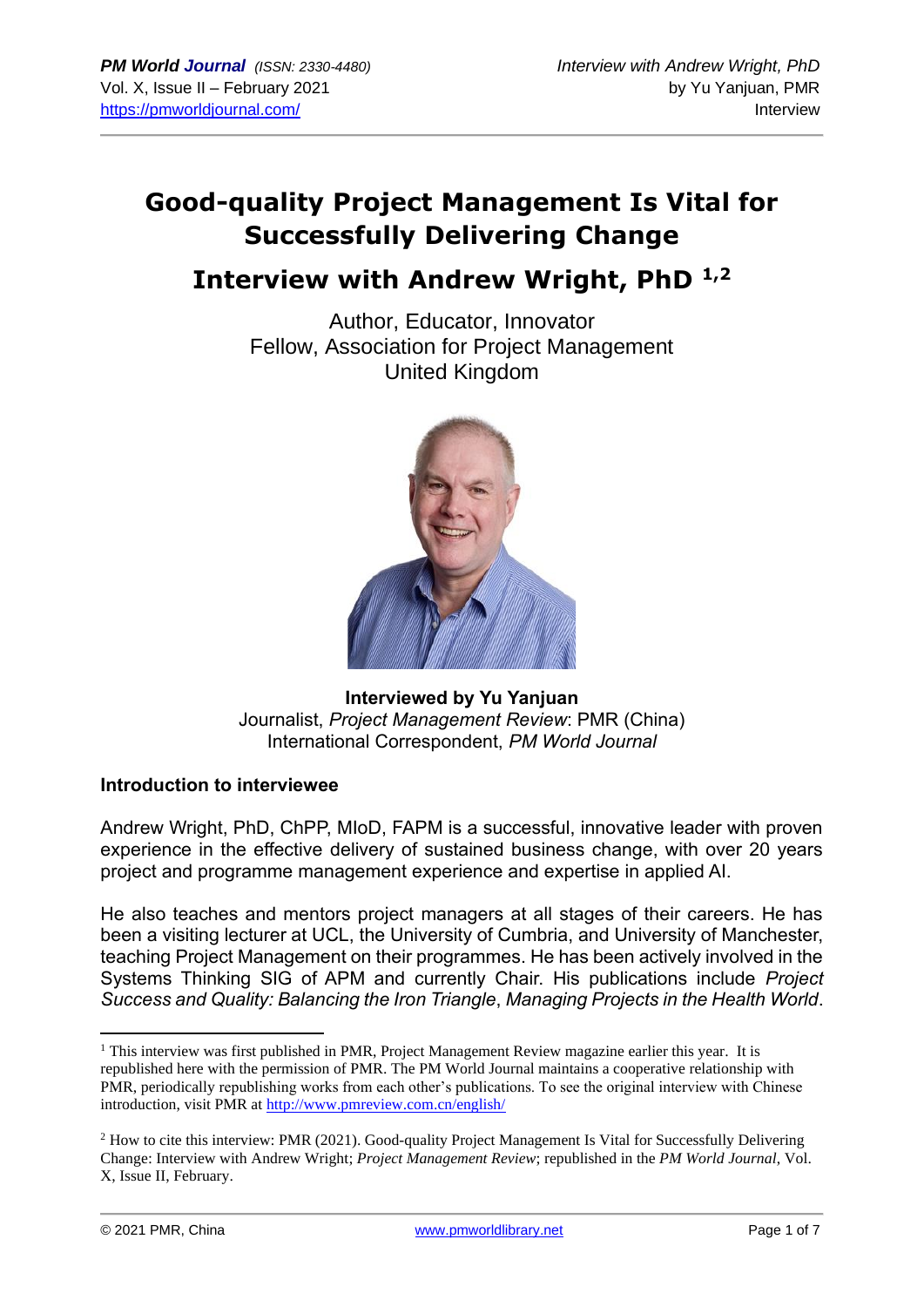## **Interview**

#### **Part**Ⅰ**Project management in my eyes**

**Q1.** Do you love project management or is it merely a job for you? How will you describe the profession of project management after working for over 25 years?

**Andrew Wright:** I must love it – I do so much pro bono work! PM is a young profession still finding its feet – there are many people with the "project manager" job title that are not trained or qualified, something that would be completely unacceptable in established professions, but we are progressing - we have a Chartered status. That will need to become mandatory for certain responsibilities.

#### **Part**Ⅱ **AI and project management**

#### **Q2.** In your opinion, how will AI influence the profession of project management?

**Wright:** It depends on what you mean by AI. If you mean "big data" analysis, few organizations have access to large quantities of good-quality data relevant to projects; accurate data is only logged by people reluctantly – it is seen as an unnecessary chore e.g. accurate time-sheeting. It will need a major culture change and financial investment for any organization to decide what data to collect, implement the IT systems and manual processes to collect it and then use it intelligently to transform their performance. One client of mine was willing to do this and reversed their declining profitability, but it was at the insistence of their new US owners (or else!) Typical "AI" applications like Chatbots cannot replace PMs in dealing with stakeholders or managing risks, for instance.

Knowledge-based technologies offer a lot more potential because they can explain and justify their recommendations/actions. I'm currently working on a knowledge-based AI system to improve project success rates. Project success is heavily dependent on meeting the customer needs first and delivering more benefits than they expected. This demands good-quality management, yet many organizations suffer from a focus on project schedule and cost, to the detriment of quality so they don't deliver the benefits. This software will make collecting the right data much quicker and easier, thus justifying greater focus on quality by forecasting the impact on the project and the business case/benefits.

## **Q3.** How should an organization be prepared for digital transformation?

**Wright:** Avoid fixation on what technology is available ("shiny new toys") and look instead at what process changes would make the business more effective. This requires "blue-skies" thinking and is best facilitated by an outsider to avoid constrained thinking. Then look at what digital technology can automate those new processes more efficiently. Adding point automation of existing processes simply locks the business into its current ways of working.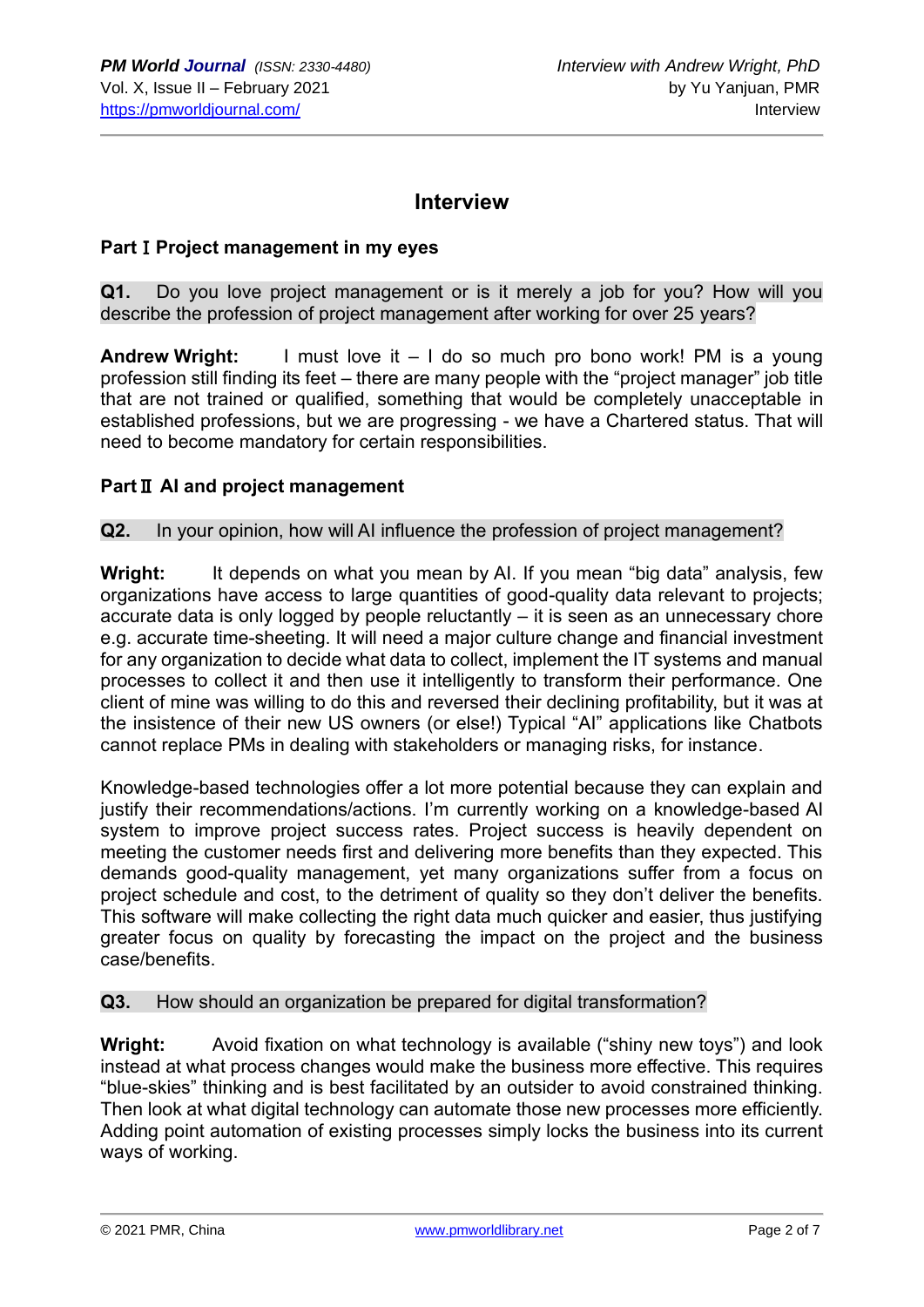Once I was able to avoid a major disruption of a company's IT by recommending an alternative approach to buying an expensive AI system, and in the process solved half the problem too.

## **Part III Use of a hybrid methodology**

**Q4.** To lead innovative projects, what qualities should project leaders have? For innovative projects, the customer requirements are not clear from the beginning, so how do you deal with this?

**Wright:** I've applied a hybrid methodology for most of my career. Use Agile to develop a concept demonstrator that captures and validates the requirements, then a technical demonstrator to prove the solution actually works, before using Waterfall to build the solution and deliver it quickly to meet the validated requirements.

#### **Part** Ⅳ **How to gain engagement and support of stakeholders**

**Q5.** Would you please share some tips on how to gain engagement and support of stakeholders?

**Wright:** Talk to them and listen to what they say! What makes the project a win for them (critical success criteria)? What are they afraid of (consequences of risks)? Why would they block the project (issues that have not been recognized)? Include them on the project risk management board so they know that everything is being done to prevent "the usual disaster".

## **Part V Managing virtual teams**

**Q6.** Virtual (remote) project teams are common these days. What are your secrets of managing virtual teams?

**Wright:** Try to meet face-to-face at first if possible to build a personal relationship. Talk one-to-one as well as in wider forums to maintain that relationship. Understand them as people, not just resources – they are stakeholders too.

You need to set a good example; "walk the walk, not just talk the talk". Be disciplined in displaying the behaviours and applying the values that you want others to work by.

Implement a zero tolerance for cutting corners or other symptoms of doing things the wrong way. You need to clamp down immediately and be hard on these – not doing so encourages a culture of poor quality, and good quality delivers project success.

## **Part VI Systems Thinking is important to project success**

**Q7.** Why is Systems Thinking important to project success? How can we use Systems Thinking in practice?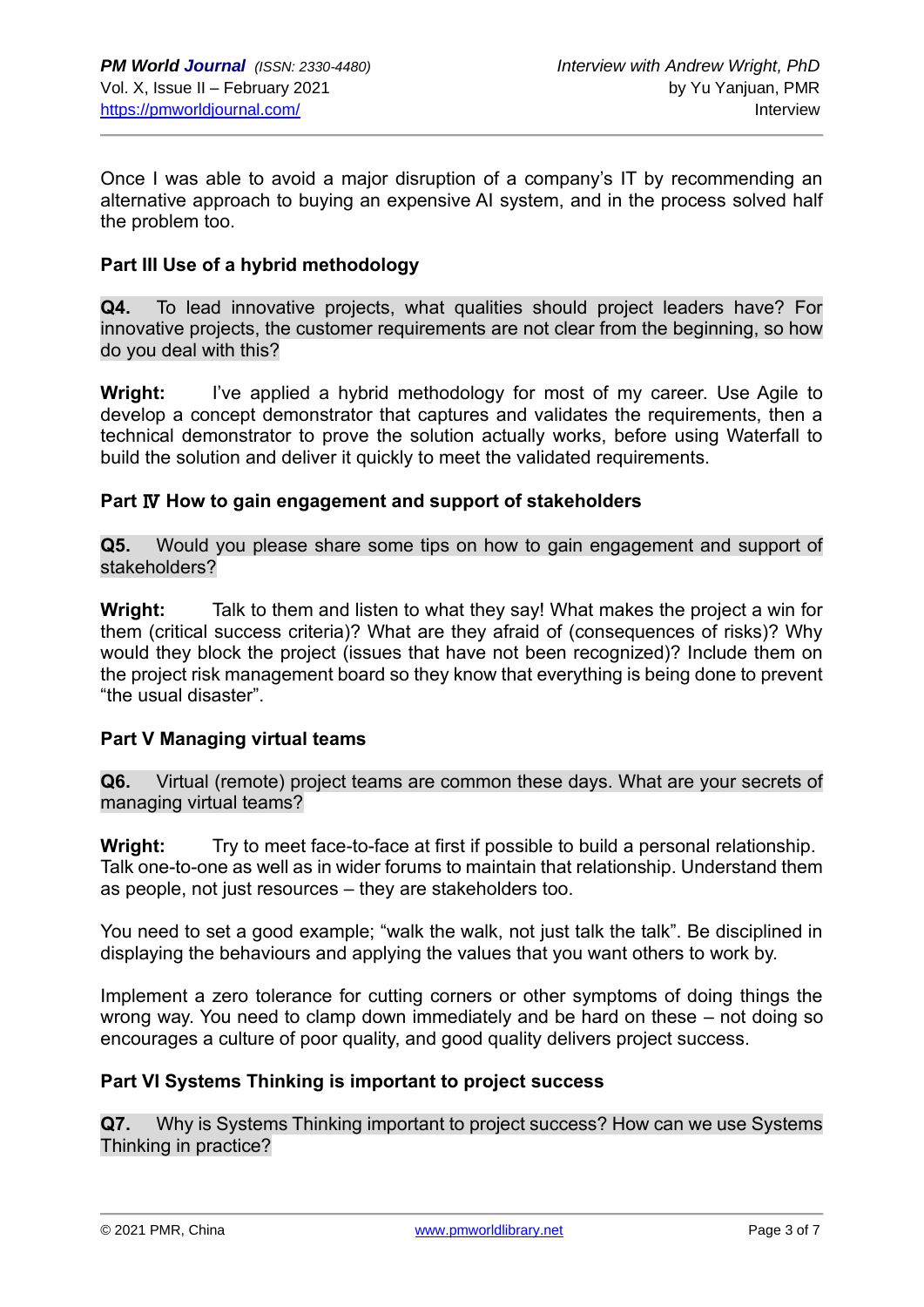**Wright:** Systems Thinking is valuable as it is both a mindset and a toolset that enables project leaders to understand both the complete scope of the problem and its dynamics. It helps reveal early in the project the challenges the solution faces and helps avoid simply replacing one problem with another (often worse) one. If you identify the problem correctly, and solve it completely, your project will be a definite success, even if a little late (external deadlines excepted) or over budget.

Systems Thinking's primary ideal is to explore and understand the complete scope of the problem and how its elements interact with external factors (in particular, the dynamics of these interactions). This understanding ensures that when the solution is designed, it can address the complete scope of the problem and interact predictably with factors outside the scope. Failure to do this can lead to unintended and unexpected consequences, even the reversal of the desired outcome! The designers of London's Millennium Bridge ignored the users, and upon opening it swayed so badly that it took a further 18 months to bolt on ugly dampers, so they turned the "blade of light" (being opened on time and budget) into a clumsy embarrassment (being late and over budget).

System Thinking principles and tools don't require highly trained experts and large budgets to apply, but they do need us to "break our programming" to keep exploring and bounding the big picture rather than focus on the details and exclude factors without exploring their importance.

The tools are all straight-forward and quick to pick up and can be used at all stages of a project from concept to delivery. Using them at the concept stage of a project helps ensure that the problem is identified correctly, and that an effective solution is designed. Using it throughout the project for impact assessment is valuable too, especially in change control and risk management, where superficial impact assessment often leads to unintended consequences, some of which are tragic, e.g. the Hyatt Regency Hotel walkway collapse in Kansas City.

Systems Thinking SIG of the Association for Project Management (APM) has used the COVID-19 crisis to test ease of use by getting non-expert volunteers to create a causal loop diagram exploring that crisis using free software. We found that insights about the complexity emerged within hours.

In the West, we are trained in analytical thinking from an early age, and this becomes so deeply embedded that many people believe it to be natural. In other cultures, creative thinking holistically is fostered. Both are necessary to produce successful solutions to complex problems.

## **Part VII Balancing the Iron Triangle**

**Q8.** You've written a book titled "Project Success and Quality: Balancing the Iron Triangle". What's the core message of the book?

**Wright:** There's no point in finishing on time and within budget if the solution doesn't deliver the expected benefits!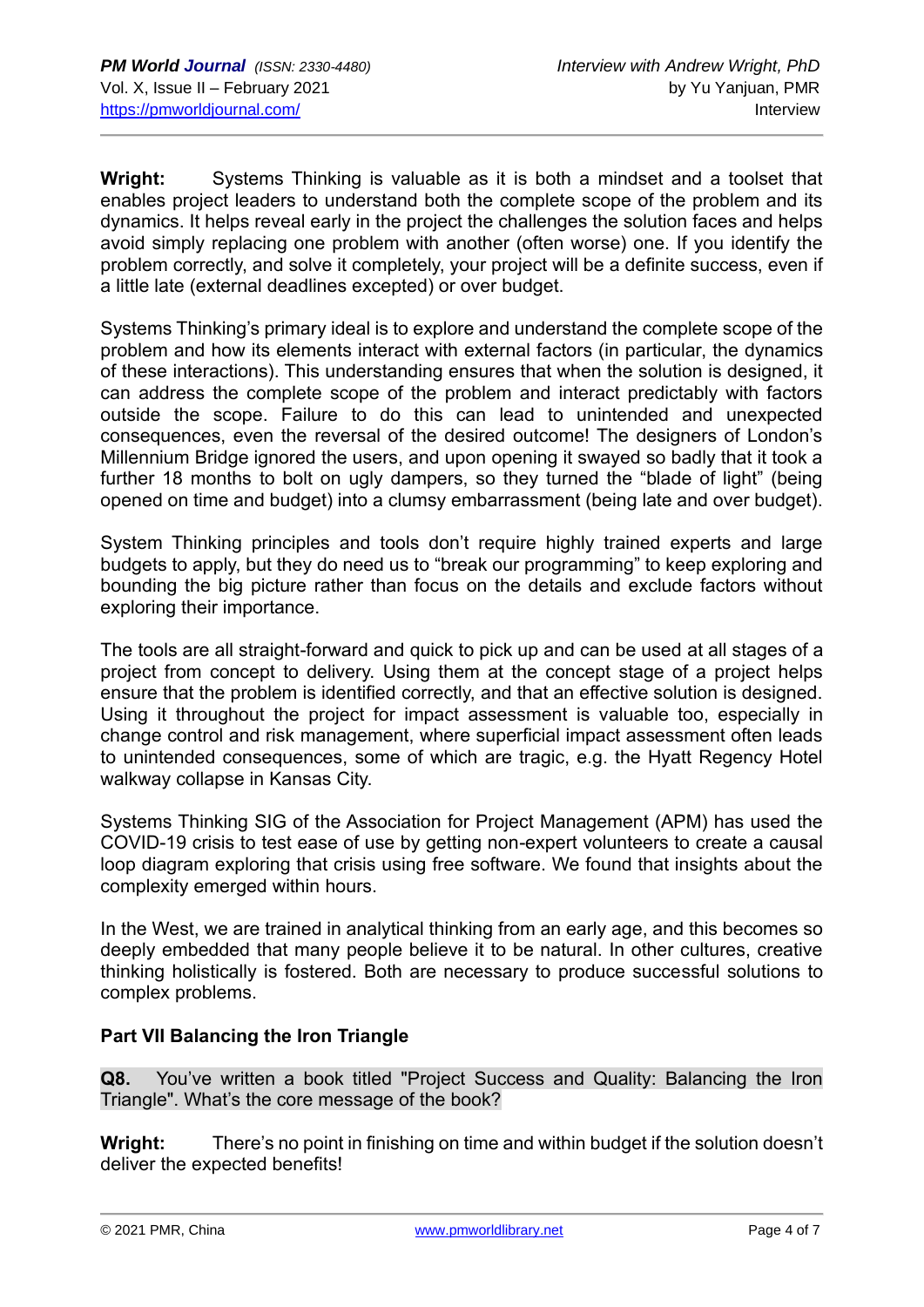Almost invariably, stakeholders see projects as most successful after early investment is made in the project to ensure fitness for purpose and then quick delivery (through avoiding errors, rework and consequent delays).

If a project delivers on time and on budget, but doesn't meet the needs of the customer, will they be happy? Not usually. If the project is very late and over budget due to largescale rework resulting from changes and quality failures, with key features descoped, will they be happy? Never.

The key to delighting customers is to meet their needs better than they expected, no later than the time they expected and for costs no more than they expected. This involves achieving all 4 of these key results:

- a) Be certain that the solution will meet the needs, and how you will accept/prove it (requirements validation)
- b) Be certain that you can deliver the solution working as intended (quality assurance)
- c) Be certain that your suppliers are delivering what they promised (quality control)
- d) Avoid things going wrong (pro-active risk management).

**Q9.** Talking about rework, what solutions would you offer to reduce rework rate in projects?

**Wright:** Rework results from two main causes – changes in requirements and poorquality work (i.e. not meeting the customer's needs).

Minimizing changes needs up-front investment in thinking what is really needed, in order to reduce emerging requirements and solution changes along with their resulting rework.

Minimizing poor quality and its consequent rework requires up-front investment in getting your supply chain bought into good quality management through personal and contractual influences. It also needs clear planning for assuring and controlling quality during the project.

Team-building across organizational (and contractual) boundaries can be challenging but it is hugely beneficial in reducing both causes of rework. Integrated teams communicate well and support each other and the project's success because they have a common goal. They collaborate well in understanding the problem and designing the right solution, and are much more likely to be open and honest about possible causes of rework, allowing for its prevention. Such teamworking requires that there is a win-win outcome possible for all parties, so contractual terms must be designed carefully to allow for this.

**Q10.** According to your observations, what are the common causes of project failure?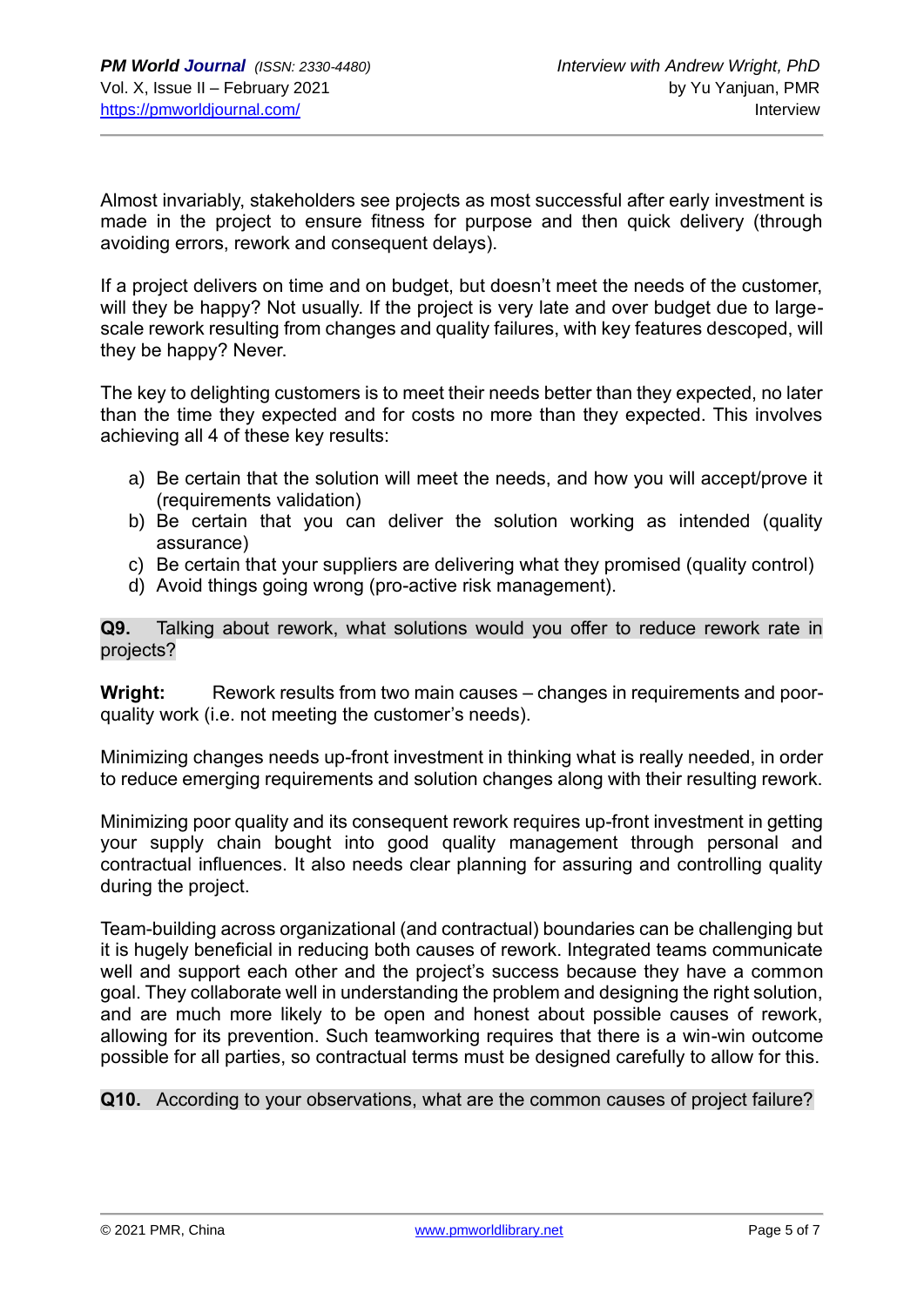## **Wright:**

- 1) Inadequate understanding of the problem, so only part of the problem is solved by the project and the problem is pushed elsewhere. For example, centralizing electronic documents for an organization without putting in place the technology to filter, deduplicate and version control them, or failure to train the staff to work in a completely new way.
- 2) Picking the wrong solution picking a "shiny new toy" instead of changing the approach. for example, a company selected a knowledge-based system when they had no knowledge base and no team capable of creating one, just because a competitor had it, resulting in the failure of the project to install and implement it.
- 3) Cost-cutting early in the project leading to quality failures that cause delays and cost over-runs. For example, a gas producer slashed the number of quality engineers to "save money", but then suffered major delays due to quality failures later.

#### **Part VIII COVID-19 impact on project management**

**Q11.** What role do you believe project management will play in dealing with global crises such as COVID-19?

**Wright:** COVID-19 has had a huge impact, so we are facing more change in ways of working other than outbreak of war. At the same time, there is less money, as government cash is subsidizing those hit by the crisis. Good project management is vital for successfully delivering much more change for much less money since poor project management leads to rework, delays, late delivery, over-run budget, with fewer benefits and squandering precious resources.

To read the original interview and to learn more about PMR magazine, visit <http://www.pmreview.com.cn/english/>